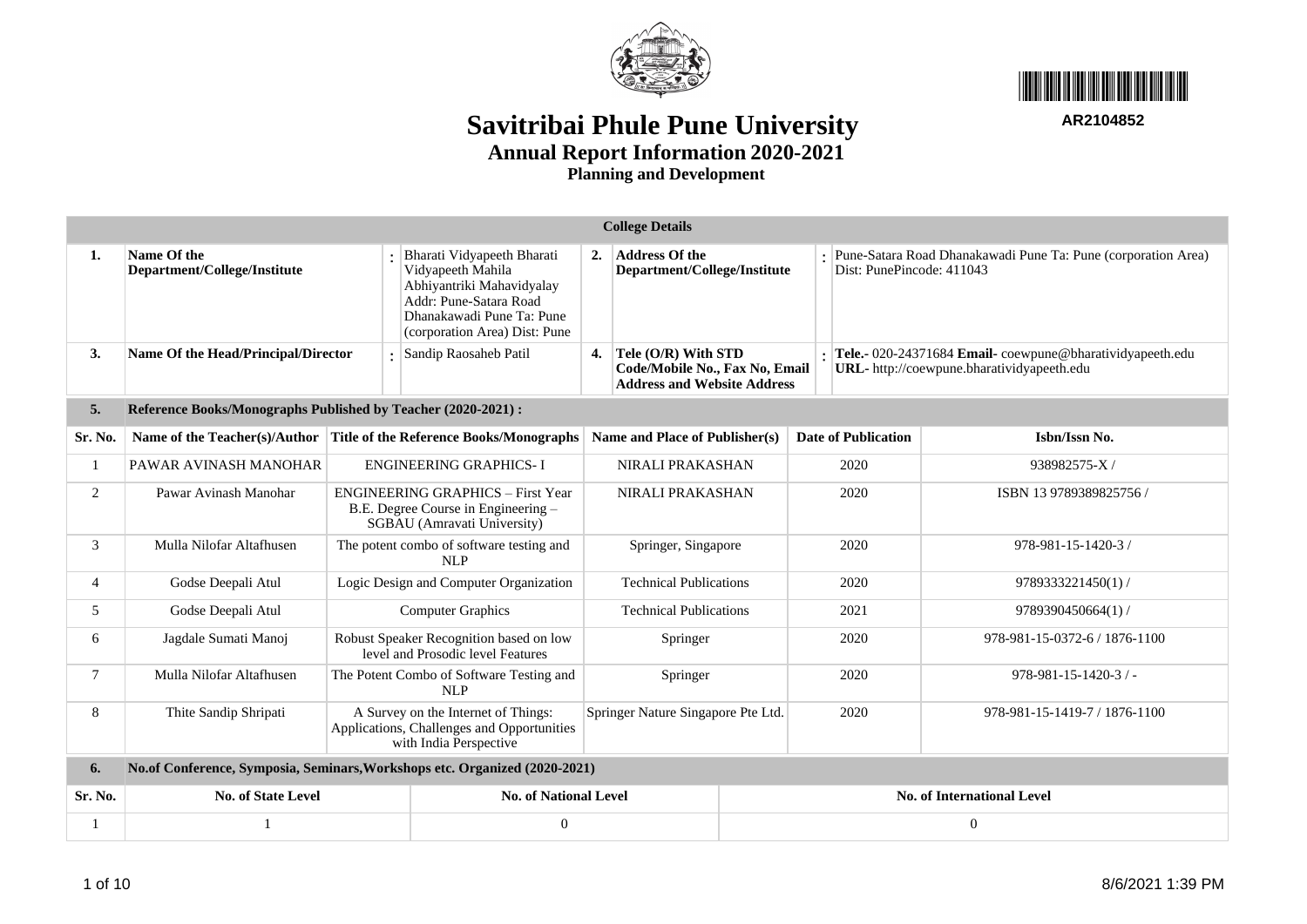



| 7.             | Research Publications in National and International Journals/Edited Books/Proceedings (2020-2021) |                                                                                                      |                                                                                              |                           |                            |                                 |  |  |  |  |  |  |  |
|----------------|---------------------------------------------------------------------------------------------------|------------------------------------------------------------------------------------------------------|----------------------------------------------------------------------------------------------|---------------------------|----------------------------|---------------------------------|--|--|--|--|--|--|--|
| Sr. No.        | Name of the<br>Teacher's/Author                                                                   | <b>Title of the Paper</b>                                                                            | Name of the Journal/Proceeding/Edited<br><b>Book</b>                                         | <b>Volume &amp; Pages</b> | <b>Year of Publication</b> | ISBN/ISSN No.                   |  |  |  |  |  |  |  |
|                | Warke Kanchan Shashikant                                                                          | The management of security<br>for text document protection<br>using various algorithm                | Journal of Emerging Technologies and<br><b>Innovative Research</b>                           | 7 & 4                     | 2020                       | 2349-5162 / 2349-5162           |  |  |  |  |  |  |  |
| $\overline{2}$ | Warke Kanchan Shashikant                                                                          | A Resume Evaluation System                                                                           | Journal of Emerging Technologies and<br><b>Innovative Research</b>                           | 7 & 4                     | 2020                       | 2349-5162 / 2349-5162           |  |  |  |  |  |  |  |
| 3              | Sawant Kavita Shantanu                                                                            | <b>Classification for Community</b><br>Structure in Social Media<br><b>Networks</b>                  | Journal of Emerging Technologies and<br><b>Innovative Research</b>                           | 7 & 2                     | 2020                       | ISSN-2349-5162 / ISSN-2349-5162 |  |  |  |  |  |  |  |
| $\overline{4}$ | Sagar Swati Ashok                                                                                 | <b>Fake Product Review</b><br>Detection System Using<br>Machine Learning                             | Journal of Emerging Technologies and<br><b>Innovative Research</b>                           | Vol 8 & 3                 | 2021                       | Maharashtra / 2349-5162         |  |  |  |  |  |  |  |
| 5              | Sagar Swati Ashok                                                                                 | Healthcare System for sickle<br>cell prediction and<br>management                                    | Journal of Emerging Technologies and<br><b>Innovative Research</b>                           | Volume 7 Issue 5<br>& 3   | 2020                       | Maharashtra / 2349-5162         |  |  |  |  |  |  |  |
| 6              | Sagar Swati Ashok                                                                                 | The review of crowdsourcing<br>by people's thinking                                                  | Journal of Emerging Technologies and<br><b>Innovative Research</b>                           | Volume 7 Issue 5<br>&4    | 2020                       | Maharashtra / 2349-5162         |  |  |  |  |  |  |  |
| $\tau$         | Sagar Swati Ashok                                                                                 | Automatic Exam paper<br>generation                                                                   | Journal of Emerging Technologies and<br><b>Innovative Research</b>                           | Volume 7 Issue 5<br>&6    | 2020                       | Maharashtra / 2349-5162         |  |  |  |  |  |  |  |
| 8              | Rane Mugdha Arvind                                                                                | Forecasting System for Water<br>Availability                                                         | Journal of Emerging Technologies and<br><b>Innovative Research</b>                           | 8 & 5                     | 2021                       | 2349-5162 / 2349-5162           |  |  |  |  |  |  |  |
| 9              | Rane Mugdha Arvind                                                                                | Credit Card Fraud Detection<br>using Machine Learning                                                | International Journal of Innovative<br>Research in Computer and Communication<br>Engineering | 9 & 7                     | 2021                       | 2320-9801 / 2320-9801           |  |  |  |  |  |  |  |
| 10             | Rane Mugdha Arvind                                                                                | Psychological Illness<br>Revealing Method using<br>Machine Learning                                  | Journal of Emerging Technologies and<br><b>Innovative Research</b>                           | 7 & 4                     | 2020                       | 2349-5162 / 2349-5162           |  |  |  |  |  |  |  |
| 11             | Rane Mugdha Arvind                                                                                | ICC T20 cricket World Cup<br><b>Prediction Based Data</b><br>Analytics and Data Mining<br>Techniques | Journal of Emerging Technologies and<br><b>Innovative Research</b>                           | 7 & 5                     | 2020                       | 2349-5162 / 2349-5162           |  |  |  |  |  |  |  |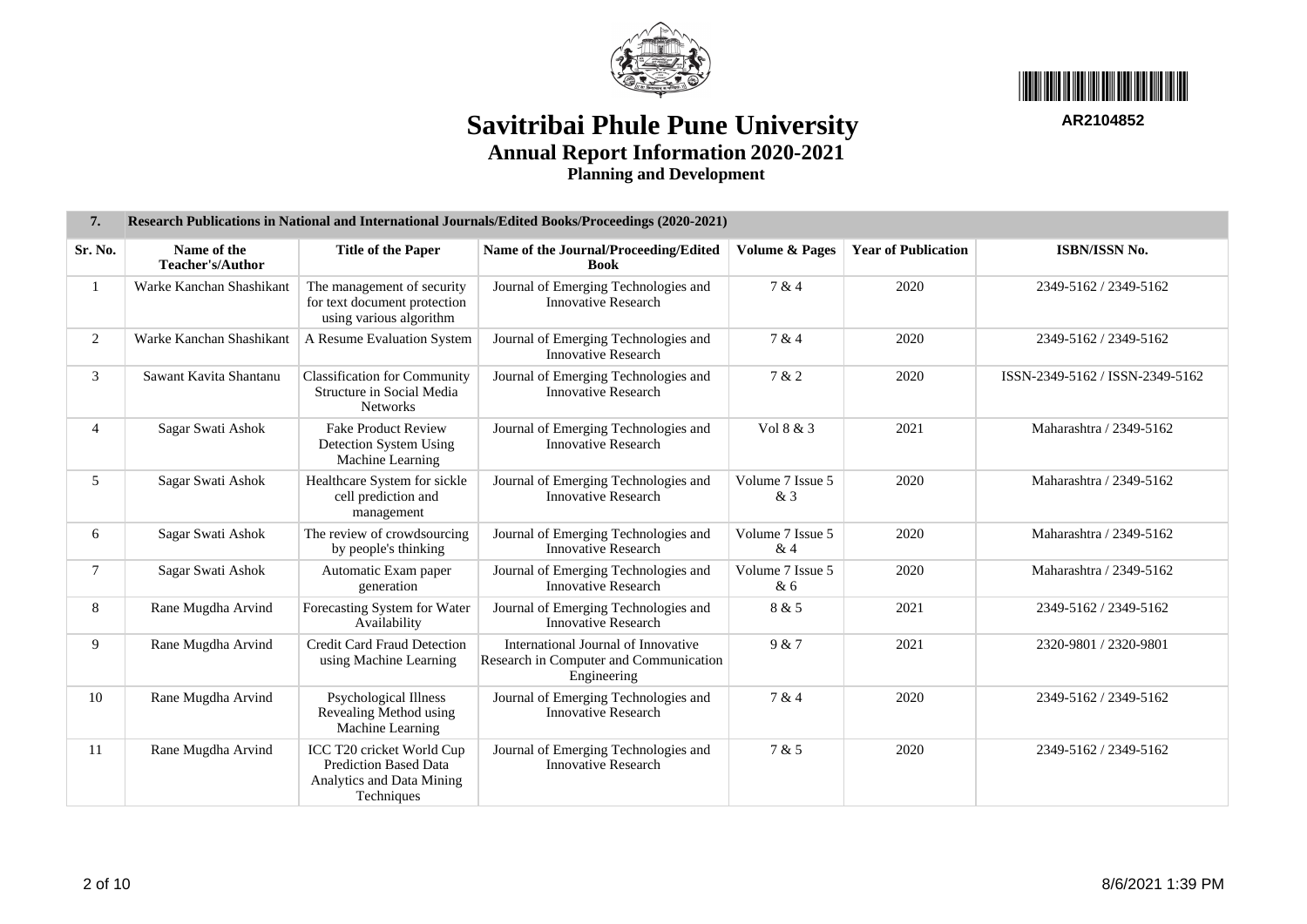



| 12 | Dalvi Nilam Ishwar        | Online Voting System Using<br>Visual Cryptography and<br>Machine LearningBased on<br><b>Adhaar Number</b>                          | International Journal of Innovative research<br>in Computer and Communication<br>engineering            | 9 & 5         | 2021            | $-$ / 2320-9801(online)<br>2320-9798(Print)            |
|----|---------------------------|------------------------------------------------------------------------------------------------------------------------------------|---------------------------------------------------------------------------------------------------------|---------------|-----------------|--------------------------------------------------------|
| 13 | Dalvi Nilam Ishwar        | POTHOLE DETECTION<br>AND MESSAGE PASSING<br><b>SYSTEM</b>                                                                          | INTERNATIONAL JOURNAL OF<br>8 & 5<br>2020<br>RESEARCH IN ELECTRONICS AND<br><b>COMPUTER ENGINEERING</b> |               | $-$ / 2393-9028 |                                                        |
| 14 | Hadke Seema Arun          | <b>Efficient Clustering for</b><br>Weather Forecasting uisng Big<br>Data                                                           | GIS Science Journal<br>8 & 10<br>2021                                                                   |               | $-/1869-9391$   |                                                        |
| 15 | Hadke Seema Arun          | Survey on Healthy Diet<br>Recommendation using Data<br>Mining                                                                      | nternational journal of innovative research<br>in computer $&$ communication Engineering<br>(IJIRCCE)   | 9 & 4<br>2021 |                 | -/e-ISSN: 2320-9801                                    |
| 16 | Hadke Seema Arun          | Collaborative filtering<br>approach over healthy diet<br>recommendation system                                                     | Journal of emerging technologies and<br>innovative research(JETIR)                                      | 8 & 6         | 2021            | $-/2349 - 5162$                                        |
| 17 | Hadke Seema Arun          | Students Attendance system<br>and academic performance<br>prediction                                                               | Journal of Emerging Technologies and<br><b>Innovative Research</b>                                      | 7 & 4         | 2020            | $-/2349 - 5162$                                        |
| 18 | Hadke Seema Arun          | Car Anti - Theft System<br>through Face Recognition<br>using GPS & GSM Module                                                      | International Journal of Research in<br>Electronics and Computer Engineering                            | 8 & 3         | 2020            | / ISSN(Online): 2348-2281<br>ISSN(Print):<br>2393-9028 |
| 19 | Hadke Seema Arun          | Identification of Trends in<br>Technologies and<br>Programming Languages<br><b>Using Topic Modeling</b>                            | Journal of Emerging Technologies and<br><b>Innovative Research</b>                                      | 7 & 3         | 2020            | $-/2349 - 5162$                                        |
| 20 | Dhuttargi Sonali Basavraj | Introduction to Determining<br>the Air Quality Index of the<br>City for the Standard Living<br>using Machine Learning<br>Algorithm | Science, Technology and Development<br>Journal                                                          | 10 & 4        | 2021            | $-$ / 0950-0707                                        |
| 21 | Dhuttargi Sonali Basavraj | Security Management for<br>Transaction and KYC using<br><b>Blockchain Technology</b>                                               | International Journal of Scientific Research<br>in Engineering and Management (IJSREM)                  | 5 & 4         | 2021            | $- / 2582 - 3930$                                      |
| 22 | Dhuttargi Sonali Basavraj | Colt: The Code Series Game<br>for Learning Program Logic<br>through Real Time<br>Implementation                                    | International Research Journal of<br>Engineering and Technology (IRJET)                                 | 7 & 3         | 2020            | $-/2395 - 0056$                                        |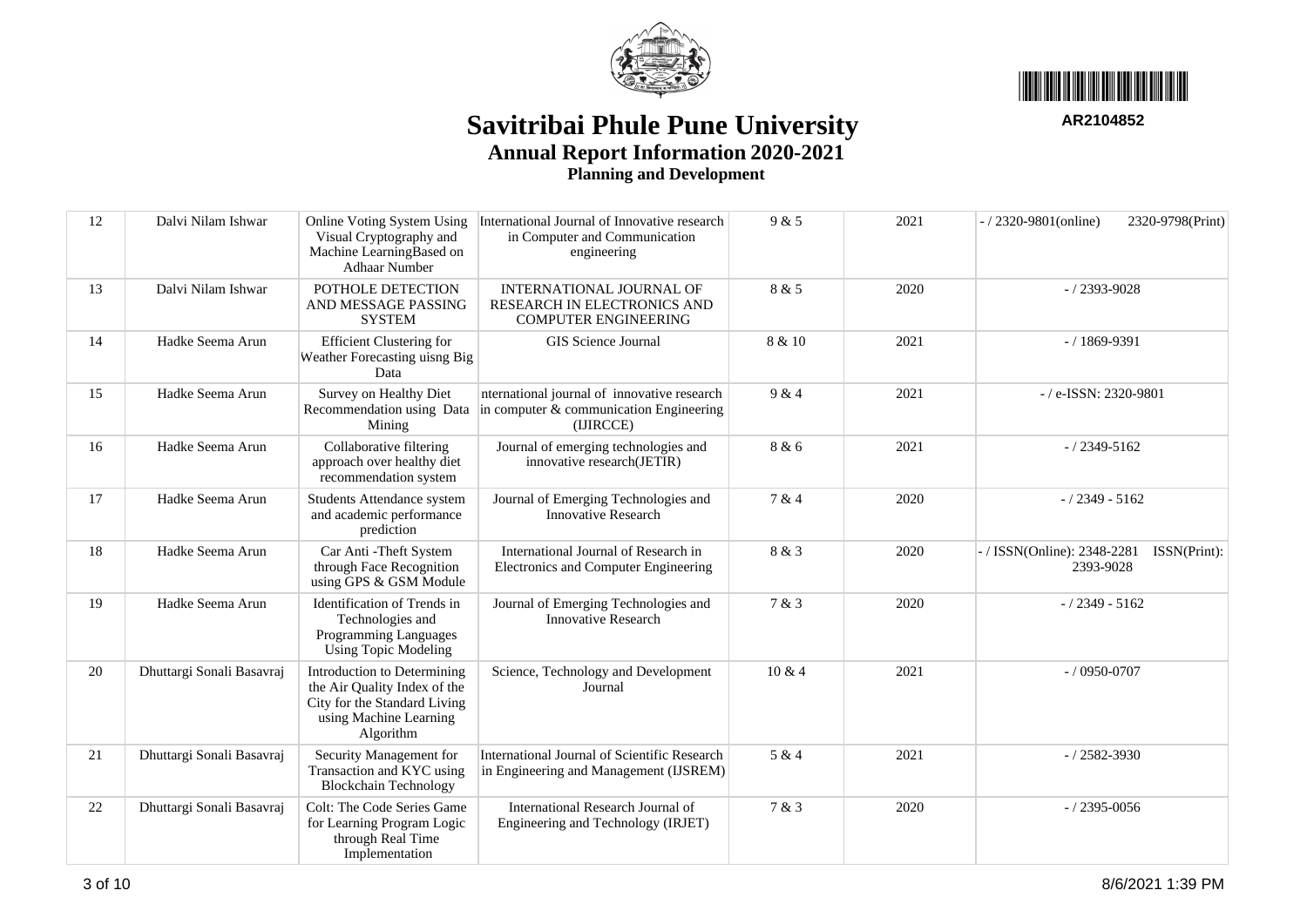



| 23 | Dhuttargi Sonali Basavraj           | Hiding Sensitive Information<br>of Student for Secure Storage<br>on Cloud                                                                         | Journal of Emerging Technologies and<br><b>Innovative Research</b>                                                    | 7 & 4                                      | 2020 | $-/2349 - 5162$             |
|----|-------------------------------------|---------------------------------------------------------------------------------------------------------------------------------------------------|-----------------------------------------------------------------------------------------------------------------------|--------------------------------------------|------|-----------------------------|
| 24 | Dhuttargi Sonali Basavraj           | <b>Higher Education</b><br>Recommendation System                                                                                                  | Journal of Emerging Technologies and<br><b>Innovative Research</b>                                                    | 7 & 4                                      | 2020 | $-/2349 - 5162$             |
| 25 | Jadhav Jayashree Dhananjay          | Quality of location awareness<br>recommendation system based<br>on user data                                                                      | JETIR(Journal OF Emerging Technologies<br>and Innovative Reaserches)                                                  | 7 & 836                                    | 2020 | $-/2349 - 5162$             |
| 26 | PAWAR AVINASH<br><b>MANOHAR</b>     | CFD and Experimentation on<br>Heat Transfer Enrichment in<br>Receiver Tube for Parabolic<br><b>Trough Collector</b>                               | Test Engineering & Management                                                                                         | 82 & 8                                     | 2020 | $0193 - 4120 / 0193 - 4120$ |
| 27 | Pawar Avinash<br>MANOHAR, Kadam M A | Heat transfer enhancement of<br>receiver tube with twisted tape<br>inserts and vortex generator at<br>different orientation using<br>CFD analysis | International Journal of Advanced Science<br>and Technology                                                           | 29 & 9                                     | 2020 | $-/2005 - 4238$             |
| 28 | Chorage Suvarna Sandip              | Motor Imagery based EEG<br>classification using Electrode<br><b>Optimization Methodology</b>                                                      | TEST Engineering and Management                                                                                       | 83 & 6                                     | 2020 | 0193-4120 / 0193-4120       |
| 29 | Chorage Suvarna Sandip              | Detection of Autism Spectrum<br>Disorder (ASD) using<br>Machine Learning<br>Techniques: A Review                                                  | International Journal of Future Generation<br>Communication and Networking                                            | 13 & 12                                    | 2020 | 2233-7857 / 2233-7857       |
| 30 | Chorage Suvarna Sandip              | Non-invasive determination of<br>blood glucose level using<br>narrowband microwave sensor                                                         | Ambient Intelligence and Humanized<br>Computing (Springer)                                                            | DOI:10.1007/s126<br>52-021-03105-z &<br>16 | 2021 | 1868-5137 / 1868-5137       |
| 31 | Chorage Suvarna Sandip              | An empirical survey of<br>electroencephalography□<br>based brain-computer<br>interfaces                                                           | Bio-Algorithms and Med-Systems 2020<br>De Gruyter                                                                     | 16 & 10                                    | 2020 | 1896-530X / 1896-530X       |
| 32 | Naik Ketaki Bhalchandra             | Deep Learning Based Covid-<br>19 Detection from CT Images                                                                                         | International Journal of Innovative<br>Research in Science, Engineering and<br>Technology                             | 10 & 7                                     | 2021 | 2319-8753 / 2320-6710       |
| 33 | Naik Ketaki Bhalchandra             | Visual Assistant for Blind<br>People using Raspberry Pi                                                                                           | International Journal of Scientific Research<br>in Computer Science, Engineering and<br><b>Information Technology</b> | 7 & 5                                      | 2021 | cseit95671 / 2456-3307      |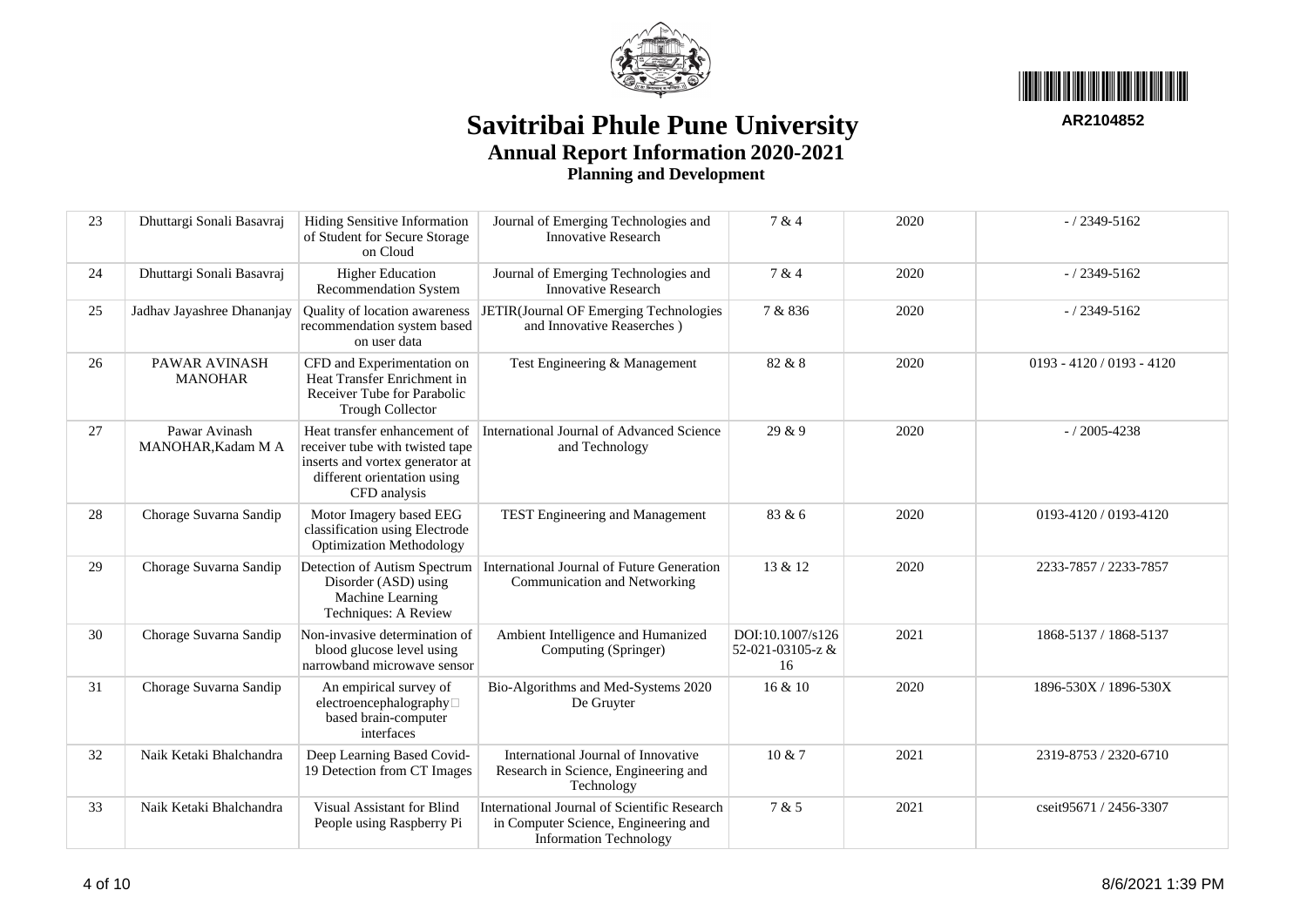



34 Naik Ketaki Bhalchandra Agrigras: Precision Farming for Weed Detection & Control Journal of Emerging Technologies and Innovative Research 7 & 4 2020 0 / ISSN : 2349-5162 35 Naik Ketaki Bhalchandra Effective Product marketing through Early Reviews Journal of Emerging Technologies and Innovative Research 7 & 4 2020 0 / ISSN : 2349-5162 36 Kanade Ashwini Vitthal Machine Learning Model for Stock Market Prediction International Journal for Research in Applied Science & Engineering Technology 8 & 8 2020 - / 2321-9653 37 Kanade Ashwini Vitthal LifeSaver: The E-Blood Donation App INTERNATIONAL RESEARCH JOURNAL OF ENGINEERING AND TECHNOLOGY (IRJET) 7 & 5 2020 - / E-ISSN: 2395-0056 p-ISSN: 2395-0072 38 Pawar Aishwarya ,Pawar Supriya ,Thoke Rutuja A SUMMARIZATION TOOL FOR HOTEL REVIEWS Journal of Emerging Technologies and Innovative Research  $7 & 3 & 2020 & 7 & 72349-5162$ 39 Kanade Ashwini Vitthal Prediction of Recipes from Food Images Using Image Processing and Machine Learning International Journal of Scientific Research in Engineering and Management (IJSREM)  $5 \& 4$  2021 -  $/ 2582 - 3930$ 40 Kanade Ashwini Vitthal Prediction of Skin Diseases Using Machine Learning Journal of Emerging Technologies and Innovative Research (JETIR)  $8 & 4 \qquad \qquad 2021 \qquad \qquad 1 \qquad \qquad -12349-5162$ 41 Kadam Anjali Prakash Face Skin Disease Classification based on images Journal of Emerging Technologies and Innovative Research  $7 & 4 & 2020 & 7349-5162$ 42 Mulla Nilofar Altafhusen Transparency in Government Journal of Huazhong University of Science Transactions through a Decentralized ledger using Blockchain and Technology  $50 \& 5$  2021 - 1671-4512 43 Mulla Nilofar Altafhusen Role of Machine Learning & Artificial Intelligence Techniques in Software Testing Turkish Journal of Computer and Mathematics Education (TURCOMAT)  $12 \& 9$   $2021$   $-1309-4653$ 44 Mulla Nilofar Altafhusen Epileptic Seizure Prediction using EEG Dataset International Journal of Innovative Research in Science,Engineering and Technology  $10 \& 8$  2021  $-$ /2319-8753 45 Mulla Nilofar Altafhusen Data Driven Herb's Product Recommendation Framework Journal of Emerging Technologies and Innovative Research  $7 & 3 & 2020 & 7 & 2349-5162$ 46 Mulla Nilofar Altafhusen Literature Survey Of Various **Chatbots** Journal of Emerging Technologies and Innovative Research 7 & 7 2020 - / 2349-5162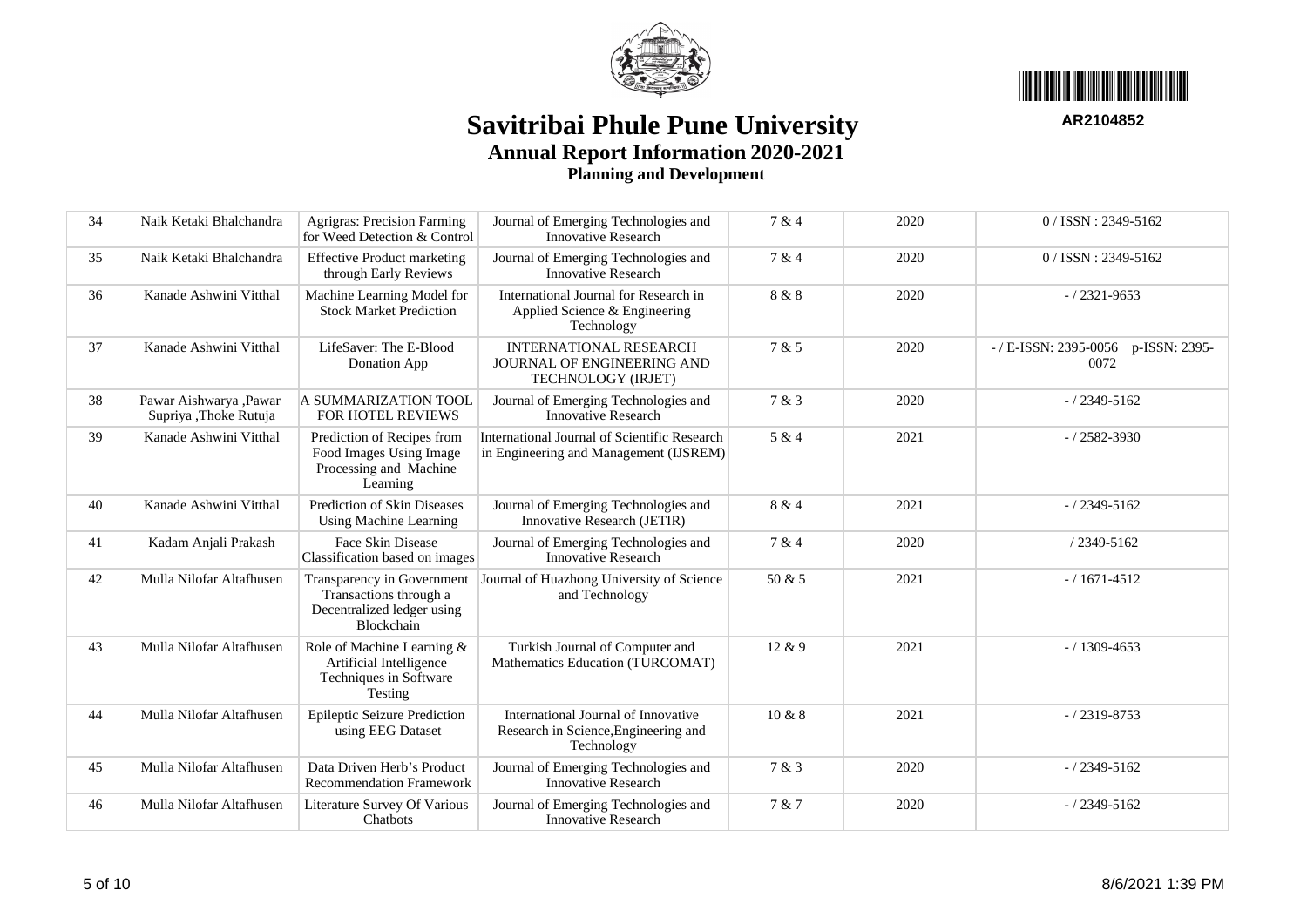



| 47 | Mulla Nilofar Altafhusen                                                                        | AI Based Scrutiny Bot for E-<br>interview Using Natural<br>Language Processing and<br>Emotion Recognition                                               | Journal of Emerging Technologies and<br><b>Innovative Research</b>                             | 7 & 5     | 2020 | $-/2349 - 5162$    |
|----|-------------------------------------------------------------------------------------------------|---------------------------------------------------------------------------------------------------------------------------------------------------------|------------------------------------------------------------------------------------------------|-----------|------|--------------------|
| 48 | Naik Poonam , Godse Gauri<br>, Prajapati Pooja, Khairkar<br>Ashwini Deepak                      | Social Distancing and Face<br>Mask Detection using Deep<br>Learning as Saftey measure<br>for COVID-19                                                   | Journal of Emerging Technologies and<br><b>Innovative Research</b>                             | 8 & 7     | 2021 | $-/2349 - 5162$    |
| 49 | Thite Sandip Shripati                                                                           | "Smart Queue Management<br>System with Real Time<br>Tracking Using DNN"                                                                                 | International Journal of Emerging<br>Technologies and Innovative Research                      | 7 & 10    | 2020 | $0/2349 - 5162$    |
| 50 | Thite Sandip Shripati                                                                           | FASSSTeR: A Novel<br>Framework Aligned with ISA<br>and ISO Standards for Cyber<br>Physical System Safety,<br>Security, Sustainability and<br>Resiliency | Design Engineering                                                                             | 2021 & 12 | 2021 | Select / 0011-9342 |
| 51 | Yesugade kiran<br>Dinkar, Chimbalkar Mrunal<br>,Dolthade Pradnya, Umap<br>Mohini ,Ghuge Pradnya | PAPER SURVEY ON<br>APPLICATION OF BCT IN<br>AGRICULTURAL SUPPLY<br><b>CHAIN MANAGEMENT</b>                                                              | International Journal of Scientific Research<br>in Engineering and Management (IJSREM)         | 5 & 3     | 2021 | $- / 2582 - 3930$  |
| 52 | Yesugade Kiran Dinkar                                                                           | Vision Face Recognition<br><b>Attendance Monitoring</b><br><b>System Using Deep Learning</b><br>and Computer Vision                                     | International Journal of Scientific Research<br>& Engineering Trends                           | 7 & 3     | 2021 | $-$ / 2395-566X    |
| 53 | Yesugade Kiran Dinkar                                                                           | APPLICATION OF BCT IN<br>AGRICULTURAL SUPPLY<br><b>CHAIN MANAGEMENT</b>                                                                                 | Open Access International Journal of<br>Science and Engineering                                | 6 & 3     | 2021 | $-/2456 - 3293$    |
| 54 | Kadam Sonali Popatrao                                                                           | web based system for dengue<br>epidemics prediction based on<br>meteorological and sureillance<br>data                                                  | journal of emerging tech and innovative<br>research                                            | 7 & 5     | 2020 | $-/2349 - 5162$    |
| 55 | Kadam Sonali Popatrao                                                                           | dengue epidemics prediction<br>based on meteorological and<br>sureillance data                                                                          | international journal of advance<br>computational science and engg tech                        | 1 & 3     | 2020 | $-$ / 2582-323X    |
| 56 | Kadam Sonali Popatrao                                                                           | Feature based Phishing<br>Website Detection using<br>Random Forest Classifier                                                                           | International Journal for Research in<br>Applied Science & Engineering<br>Technology (IJRASET) | 9 & 4     | 2021 | $-$ / 2321-9653    |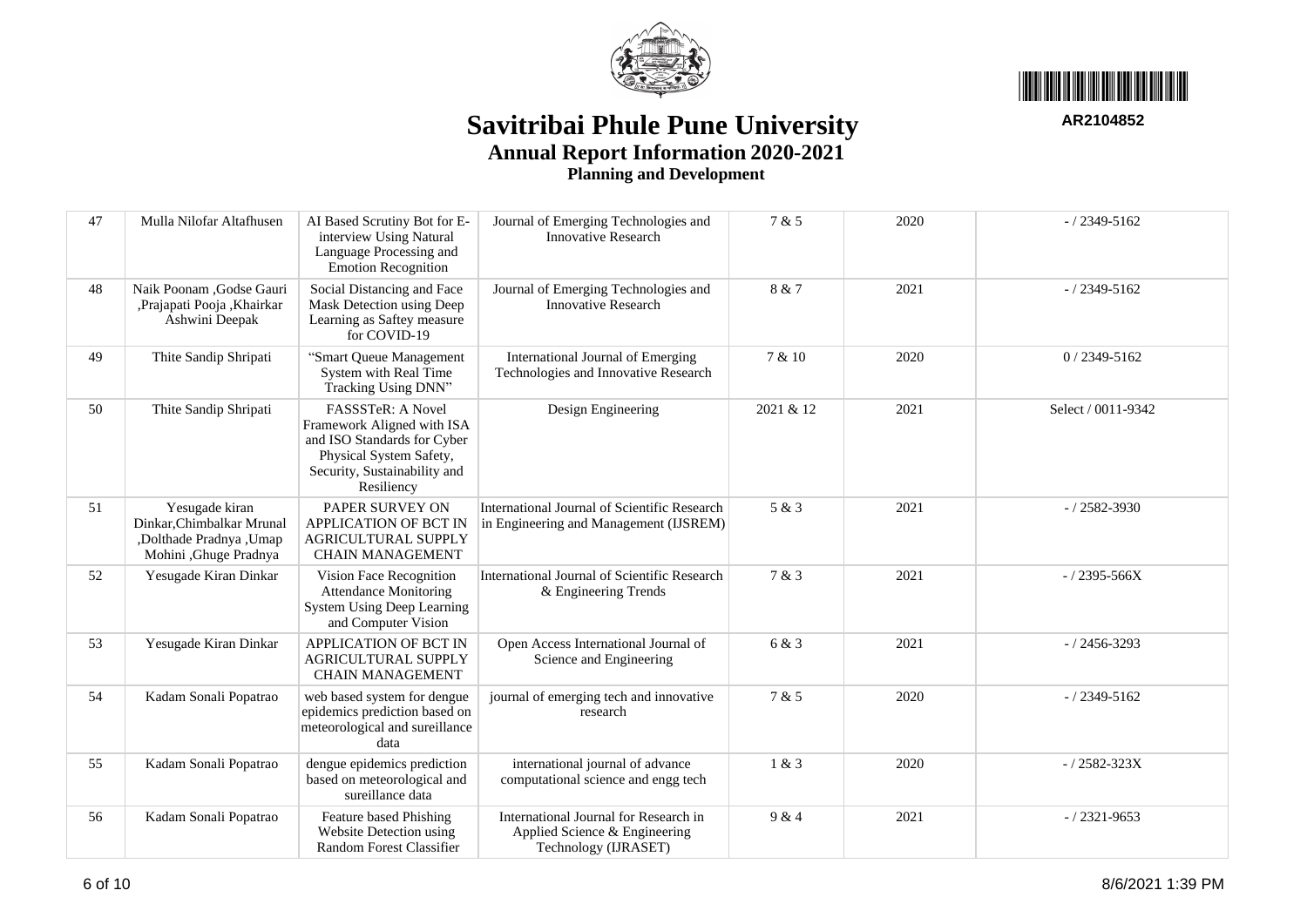



| 57 | Kadam Sonali Popatrao  | Optimized LEACH-based<br><b>Energy Efficient Protocol for</b><br>M2M Communications in<br>Green IoT: Development of<br>New Hybrid Algorithm | International Journal of Engineering<br>Research in Computer Science and<br>Engineering (IJERCSE)                | 8 & 8 | 2021            | $-$ / 2394-2320                            |
|----|------------------------|---------------------------------------------------------------------------------------------------------------------------------------------|------------------------------------------------------------------------------------------------------------------|-------|-----------------|--------------------------------------------|
| 58 | Kadam Sonali Popatrao  | Optimized LEACH-based<br><b>Energy Efficient Protocol for</b><br>M2M Communications in<br>Green IoT: Development of<br>New Hybrid Algorithm | 8 & 7<br>International Journal of Engineering<br>Research in Computer Science and<br>Engineering (IJERCSE)       |       | 2021            | $-$ / $-$                                  |
| 59 | Kadam Sonali Popatrao  | Student's Competency level<br>Prediction                                                                                                    | IInternational Journal for Research in<br>9 & 5<br>2021<br>Applied Science & Engineering<br>Technology (IJRASET) |       | $-$ / 2321-9654 |                                            |
| 60 | Kadam Sonali Popatrao  | <b>Credit Card Fraud Detection</b><br>Using Machine Learning<br>Algorithms                                                                  | International Journal of Innovative<br>Research in Computer and Communication<br>Engineering                     | 9 & 5 | 2021            | $-$ / e-ISSN: 2320-9801, p-ISSN: 2320-9798 |
| 61 | Kulkarni Vinaya Deepak | Undergraduate Employment<br>Forecasting                                                                                                     | International Journal of All Research<br><b>Education and Scientific Methods</b>                                 | 9 & 8 | 2021            | $-$ / 2455-6211                            |
| 62 | Kulkarni Vinaya Deepak | Analysis of Undergraduate<br><b>Employment Forecasting</b>                                                                                  | International Journal of All Research<br><b>Education and Scientific Methods</b><br>(IJARESM)                    | 9 & 9 | 2021            | $-$ / 2455-6211                            |
| 63 | Kulkarni Vinaya Deepak | Document Classification and<br>Summarization using<br>Probabilistic Classifier                                                              | JETIR (Journal of Emerging Technologies<br>and Innovative Research)                                              | 7 & 4 | 2020            | 2349-5162 / 2349-5162                      |
| 64 | Kulkarni Vinaya Deepak | Cryptographically enforced<br>dynamic access control and<br>traceable group data sharing in<br>the cloud                                    | JETIR (Journal of Emerging Technologies<br>and Innovative Research)                                              | 7 & 4 | 2020            | 2349-5162 / 2349-5162                      |
| 65 | Kulkarni Vinaya Deepak | Document Classification and<br>Summarization using<br>Probabilistic Classifier                                                              | Journal of Emerging Technologies and<br><b>Innovative Research</b>                                               | 7 & 4 | 2020            | $-$ / 2349-5162                            |
| 66 | Kulkarni Vinaya Deepak | Cryptographically enforced<br>dynamic access control and<br>traceable group data sharing in<br>the cloud                                    | Journal of Emerging Technologies and<br><b>Innovative Research</b>                                               | 7 & 4 | 2020            | $-/2349 - 5162$                            |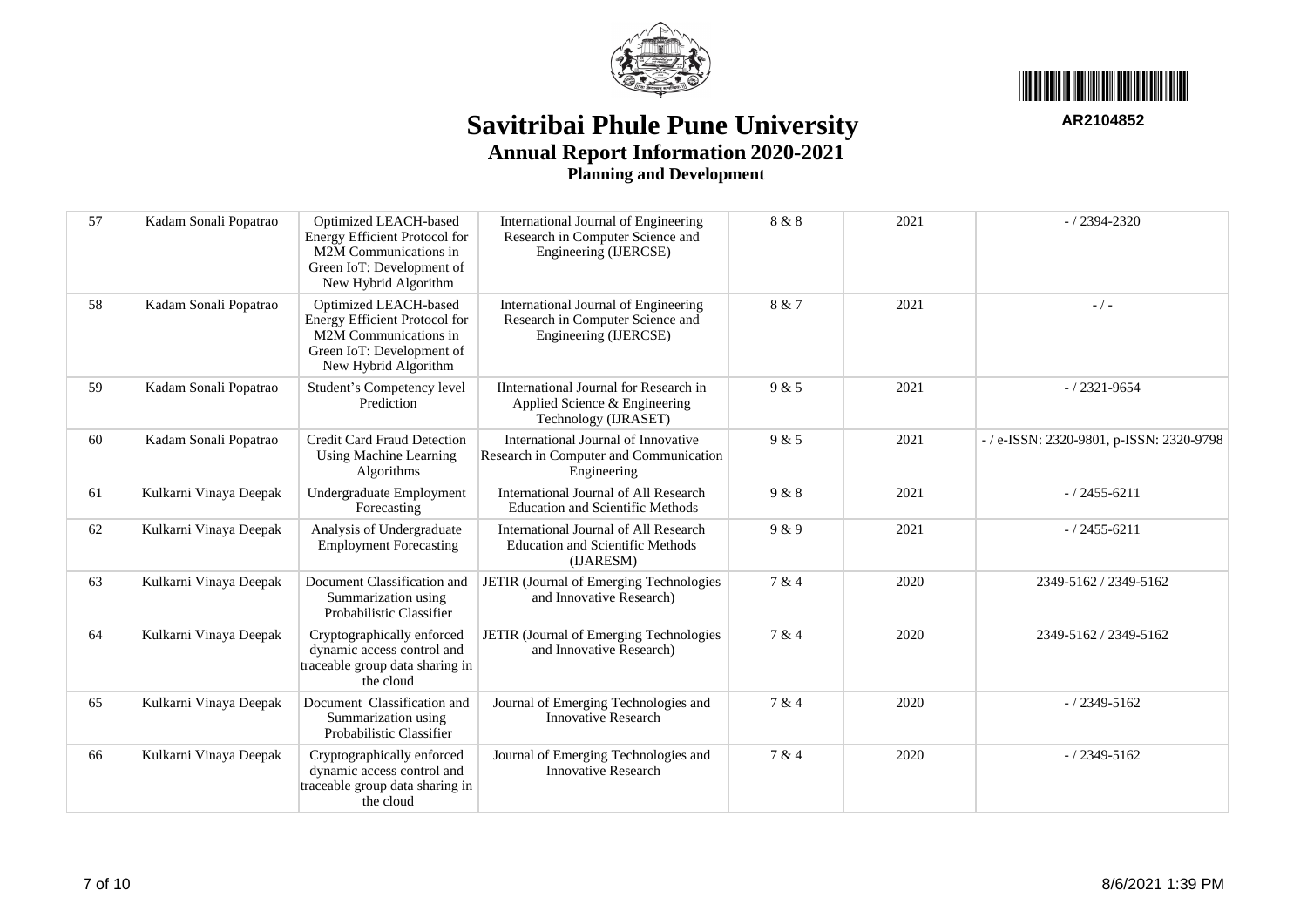



| 67 | Jadhav Smitarani Sadanand | Batch and column studies on<br>the use of doped Polymer for<br>the removal of (Sodium $4 - \{ [4]$<br>-(dimethyl amino) phenyl]<br>diazenyl} benzene-1-<br>sulfonate) from wastewater | International Journal of Environmental<br>Analytical Chemistry                                                                                                    | $- & 10$       | 2020 | $-/1029 - 0397$                                                                                                                                                                                  |
|----|---------------------------|---------------------------------------------------------------------------------------------------------------------------------------------------------------------------------------|-------------------------------------------------------------------------------------------------------------------------------------------------------------------|----------------|------|--------------------------------------------------------------------------------------------------------------------------------------------------------------------------------------------------|
| 68 | Jadhav Smitarani Sadanand | Waste Water treatment: A<br>bibliometric study of Scopus<br>and web of science<br>publications                                                                                        | Library Philosophy and Practice                                                                                                                                   | $- & 13$       | 2021 | $-/1522 - 0222$                                                                                                                                                                                  |
| 69 | Jadhav Smitarani Sadanand | Elimination of cationic azo<br>dye from aqueous media using<br>doped polyaniline (PANI):<br>Adsorption optimization and<br>modelling                                                  | Canadian Journal of Chemistry                                                                                                                                     | 98 & 8         | 2020 | $- / 0008 - 4042$                                                                                                                                                                                |
| 70 | Warke Kanchan Shashikant  | Authentication by Encrypted<br>Negative Password using<br>SHA-256 & RSA Algorithm                                                                                                     | International Journal of Scientific Research<br>in Engineering and Management                                                                                     | 5 & 5          | 2021 | 2582-3930 / 2582-3930                                                                                                                                                                            |
| 71 | Warke Kanchan Shashikant  | <b>Environment Monitoring and</b><br>Prediction of Planting of Trees                                                                                                                  | International Journal of Scientific Research<br>in Engineering and Management                                                                                     | 5 & 5          | 2021 | 2582-3930 / 2582-3930                                                                                                                                                                            |
| 72 | Pawar Vijaya Rahul        | <b>Automatic Greenhouse</b><br>Parameters Monitoring and<br>Controlling Using Arduino<br>and Internet of Things                                                                       | International Conference on Innovative<br>Data Communication Technologies and<br>Application                                                                      | 7              | 2020 | 978-3-030-38039-7 / 978-3-030-38040-3                                                                                                                                                            |
| 73 | Chorage Suvarna Sandip    | Microstrip Antennas used for<br>Noninvasive Determination of<br><b>Blood Glucose Level</b>                                                                                            | IEEE ICICCS 2020 May 2020                                                                                                                                         | $\overline{4}$ | 2020 | IEEE/                                                                                                                                                                                            |
| 74 | Chorage Suvarna Sandip    | Review of Reconfigurable<br><b>Antennas for Future Wireless</b><br>Communication                                                                                                      | 2nd IEEE International Conference on<br><b>Emerging Smart Computing and</b><br>Informatics ESCI 2020                                                              | 5              | 2020 | 2nd IEEE International Conference on<br>Emerging Smart Computing and<br>Informatics ESCI 2020 / 2nd IEEE<br>International Conference on Emerging<br>Smart Computing and Informatics ESCI<br>2020 |
| 75 | Chorage Suvarna Sandip    | MEMS Interdigital Electrode<br>Sensor for Gas Sensing<br>Mechanism                                                                                                                    | 3rd IEEE International Conference on<br>Emerging Smart Computing & Informatics<br>(IEEE-ESCI 2021) AISSMS's INSTITUTE<br>OF INFORMATION TECHNOLOGY<br>PUNE INDIA. | $\overline{4}$ | 2021 | 978-1-7281-8519-4 / 978-1-7281-8519-4                                                                                                                                                            |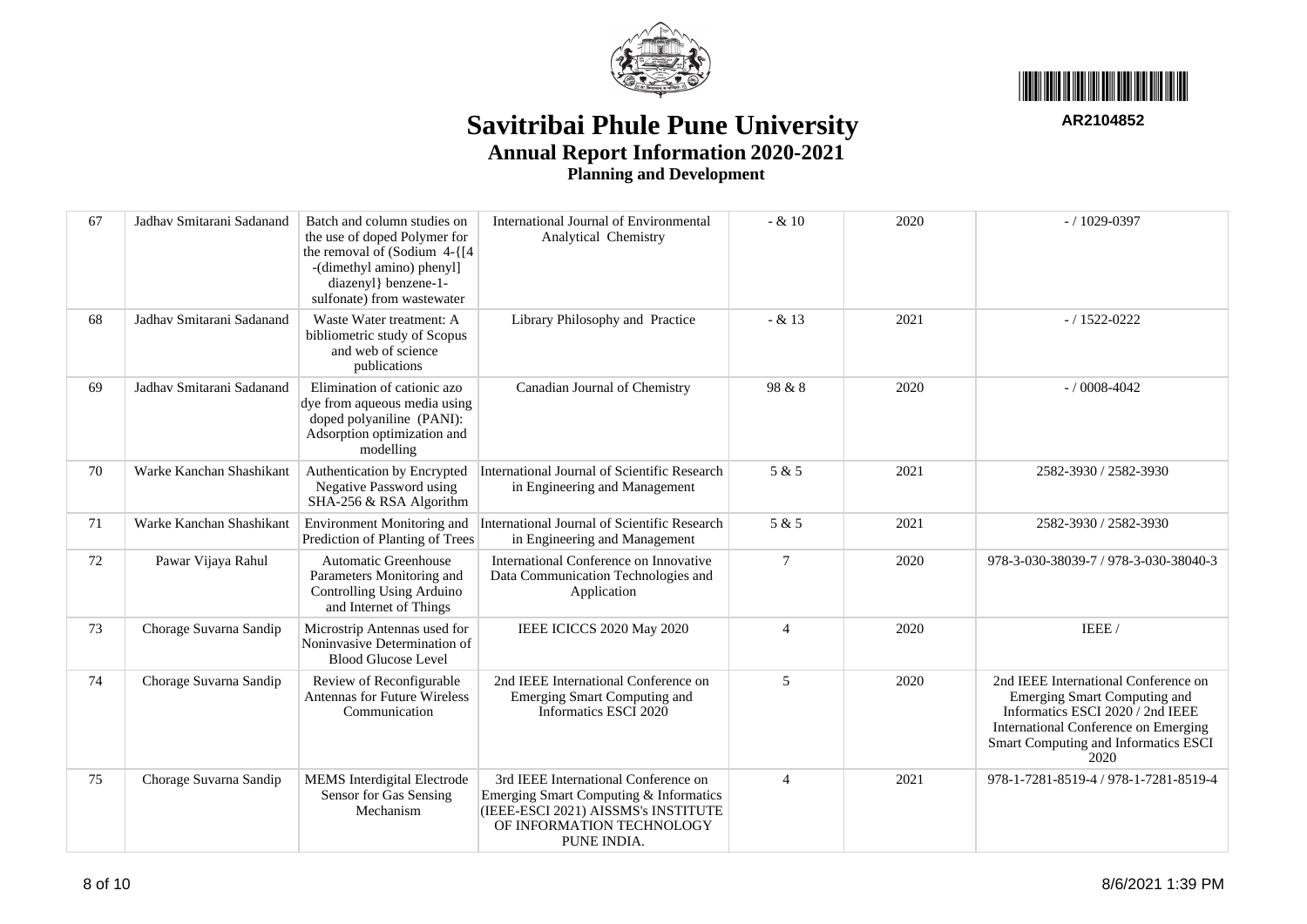



| 76      | Deshmukh Sayalee Atul                                                                                        |                                                                                   | Survey Paper on Developing<br>Industrial IoT Broker Capable<br>of Handling Multi Protocol<br>Architecture | Snd International Conference on Innovative<br>Mechanisms for Industry Applications<br>(ICIMIA) | 3                                 | 2020                        |    | $1 - 7281 - 4167 - 2$                               |                       |                                      |                    |  |
|---------|--------------------------------------------------------------------------------------------------------------|-----------------------------------------------------------------------------------|-----------------------------------------------------------------------------------------------------------|------------------------------------------------------------------------------------------------|-----------------------------------|-----------------------------|----|-----------------------------------------------------|-----------------------|--------------------------------------|--------------------|--|
| 77      | Jadhay Shital Balasaheb                                                                                      | A Review of Various<br>Agriculture Systems Based on<br>IoT, Data Mining and Cloud |                                                                                                           | Test and Management Engineering                                                                |                                   | 8                           |    | 2020                                                |                       | 0193-4120 / 0193-4120                |                    |  |
| 8.      | Research Projects/Schemes Undertaken by Teachers (2020-2021)                                                 |                                                                                   |                                                                                                           |                                                                                                |                                   |                             |    |                                                     |                       |                                      |                    |  |
| Sr. No. | Name of the<br>Investigator(s)                                                                               | <b>Faculty</b>                                                                    |                                                                                                           | <b>Title of the Research Project/Scheme</b>                                                    | <b>Name of the Funding Agency</b> |                             |    | <b>Duration of the Project/Scheme</b>               |                       | Amount<br><b>Sanctioned</b><br>(Rs.) | <b>Major/Minor</b> |  |
|         | Nilofar Mulla                                                                                                | Engineering                                                                       |                                                                                                           | Automatic generation of test cases with<br>classifica                                          |                                   | <b>IOAC SPPU</b>            |    |                                                     | 09/07/2019-09/07/2021 |                                      | Minor              |  |
| 9.      | Teachers Attended Conferences, Seminars, Symposia, Workshops etc. (2020-2021)                                |                                                                                   |                                                                                                           |                                                                                                |                                   |                             |    |                                                     |                       |                                      |                    |  |
| Sr. No. | <b>No. of Teachers Attended State Level</b>                                                                  |                                                                                   |                                                                                                           | <b>No. of Teachers Attended National Level</b>                                                 |                                   |                             |    | <b>No. of Teachers Attended International Level</b> |                       |                                      |                    |  |
|         | 87                                                                                                           |                                                                                   |                                                                                                           | 41                                                                                             |                                   |                             | 11 |                                                     |                       |                                      |                    |  |
| 10.     | No. of Collaboration with International Institute/Colleges/University Department during the Year (2020-2021) |                                                                                   |                                                                                                           |                                                                                                |                                   |                             |    |                                                     |                       |                                      |                    |  |
| Sr. No. | MoU                                                                                                          |                                                                                   | <b>Exchange Program</b>                                                                                   |                                                                                                | <b>Exchange of Teachers</b>       |                             |    | <b>Franchise</b>                                    |                       |                                      |                    |  |
|         | 5                                                                                                            |                                                                                   | $\mathbf{0}$                                                                                              |                                                                                                | $\overline{0}$                    |                             |    | $\overline{0}$                                      |                       |                                      |                    |  |
| 11.     | <b>Grants Sanction for Funding Agency (2020-2021)</b>                                                        |                                                                                   |                                                                                                           |                                                                                                |                                   |                             |    |                                                     |                       |                                      |                    |  |
| Sr. No. | <b>UGC</b>                                                                                                   |                                                                                   | DST/DBT/B.Voc.                                                                                            | <b>CE/CPE</b>                                                                                  |                                   | <b>S.P. Pune University</b> |    | Any Other                                           |                       |                                      |                    |  |
|         | $\overline{0}$                                                                                               |                                                                                   | $\overline{0}$                                                                                            | $\theta$                                                                                       |                                   | 3                           |    |                                                     |                       |                                      |                    |  |